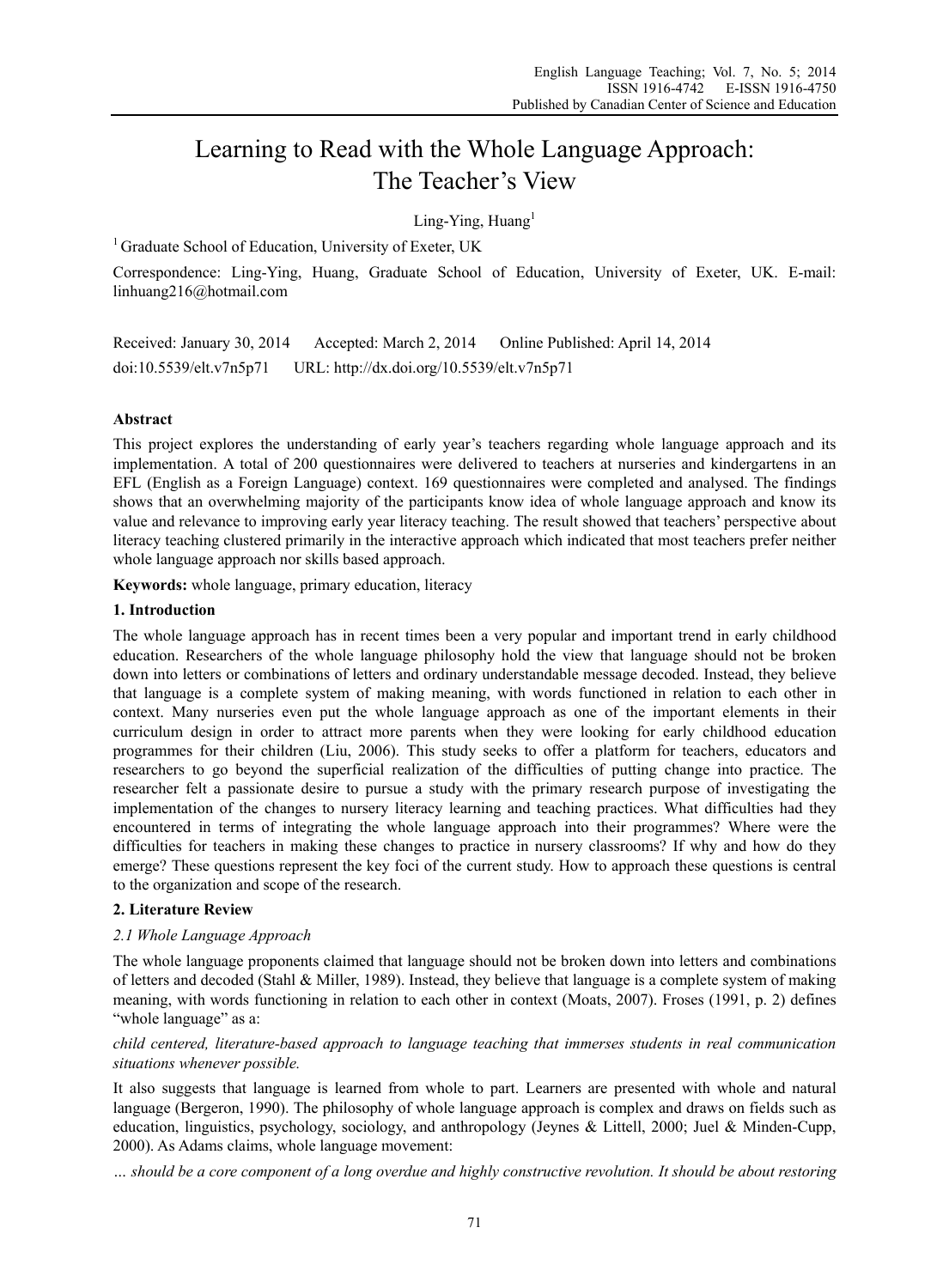*the confidence and authority of teachers. It should be an affirmation that education can only be as effective as it is sensitive to the strengths, interests and needs of its students.* (Adams, 1991, p. 41)

P. Stanovich and K. Stanovich (1999, p. 29) echo this sentiment:

*The way now seems clear for the whole language advocates to reconstitute their position in a scientifically respectable way. They could retain most of their broad socio-educational goal (teacher empowerment, equal opportunity for all learners, engaged learning etc)* 

## *2.2 Top-Down Reading Approach to Whole Language Approach*

The whole language approach is based on constructivist learning theory and is often considered *a top-down model*. The concept of whole language is strongly associated with the work of Goodman (1967). Goodman's conceptualization departs from an older perspective on reading acquisition in that it sees the process of learning to read as behavioural and maturing process. Goodman (1986) stated that reading and writing involve children learning in any social context that enables them to develop literacy before they start formal school instruction in reading and writing. As Goodman (1986) reports that when shown familiar environmental print, such as cereal boxes, familiar logos and signs, 60% of 3 year olds and 80 percent of 5 year olds could *read*. It is clear that before any concepts associated with the fine-grained decoding of text can hold any significance, children do need to have a more basic awareness of print.

## *2.3 Bottom-Up vs. Top-Down Approaches*

Arguments between what have been termed *bottom-up* and *top-down* approaches (Smith, 1971; Goodman, 1986) have historically held a central position in the debate about the teaching of reading in the West. Stanovich and Stanovich (1999) have described these debates as the *reading wars*, and suggested that whole language versus phonics-emphasis controversy of the last decade has "*generated acrimony, sapped the field's energies and most important of all, confused and demoralized educators*" (1999, p. 12). Before starting the whole language approach (top-down model) it may be useful to introduce some of the central ideas of the *bottom-up model*. Briefly, the *bottom-up* model assumes that the process of learning to read starts with the recognition of letters then clusters of letters, then words and so on progressively until finally a whole text can be processed. Taken at its most extreme, the assumption can be that the concepts and skills are acquired in a step-by-step process, requiring a careful and cumulative introduction to the elements of written language: fist letters, then words, then phrase or sentences and then stories and books in a linear fashion (Gough, 1972).

Smith (1971) and Goodman (1976) criticize the *bottom-up model* believing to lead to an over-emphasis on decoding at the expense of other skills and concepts. Furthermore, a major problem with the extreme *bottom-up model* lies with the model of knowledge and learning it appears to assume. It does not fit with the large and influential corpus of current thinking, which does not believe that knowledge can be described as a series of *chunks* that are acquired one after another (Bruner, 1996). In understanding literacy as a social practice, the focus has shifted from viewing language and literacy as a set of rules to using literacy in authentic events. Reading and writing are considered elements of larger practices that are socially patterned and cognition in literacy learning is seen as guided by social participation and relationships (Gee, 1996; Barton & Hamilton, 2000). To properly understand literacy processes one must locate them within interactions of social and cultural practices, that is, literacy learning occurs through social interactions and relationships with others (Street, 1984). The child is not considered as an *empty vessel* to be gradually filled by the teachers, but as partners in the social process of literacy learning (Berger, 2005). Dyson (2001) argued that literacy learning should begin with children's social worlds. Learning about print knowledge, or gaining knowledge about reading and writing, can occur in many different contexts.

#### **3. Research Method**

This research employed a means of questionnaire was to gain an overall picture of many teachers' perceptions of teaching literacy and children's literacy learning from a large sample. This would act as a springboard for more qualitative methods such as interview and observation to provide a greater in-depth picture of the phenomenon (Cohen, Manion, & Morrison, 2011).

200 questionnaires were distributed to nursery, preschool and kindergarten between September 2008 and January 2009 in Taiwan. A total of 173 were returned but 4 had to be rejected due to incomplete information. Therefore, 169 questionnaires (84%) were completed and analyzed. The questionnaire was divided into two sections. The first included introductory questions to find out if the sample represented a normal range of early year's practitioners; the second section consisted of 17 items to assess early-years teachers' literacy instruction in their daily teaching classroom. The last section consisted of 24 items to explore teachers' beliefs about literacy.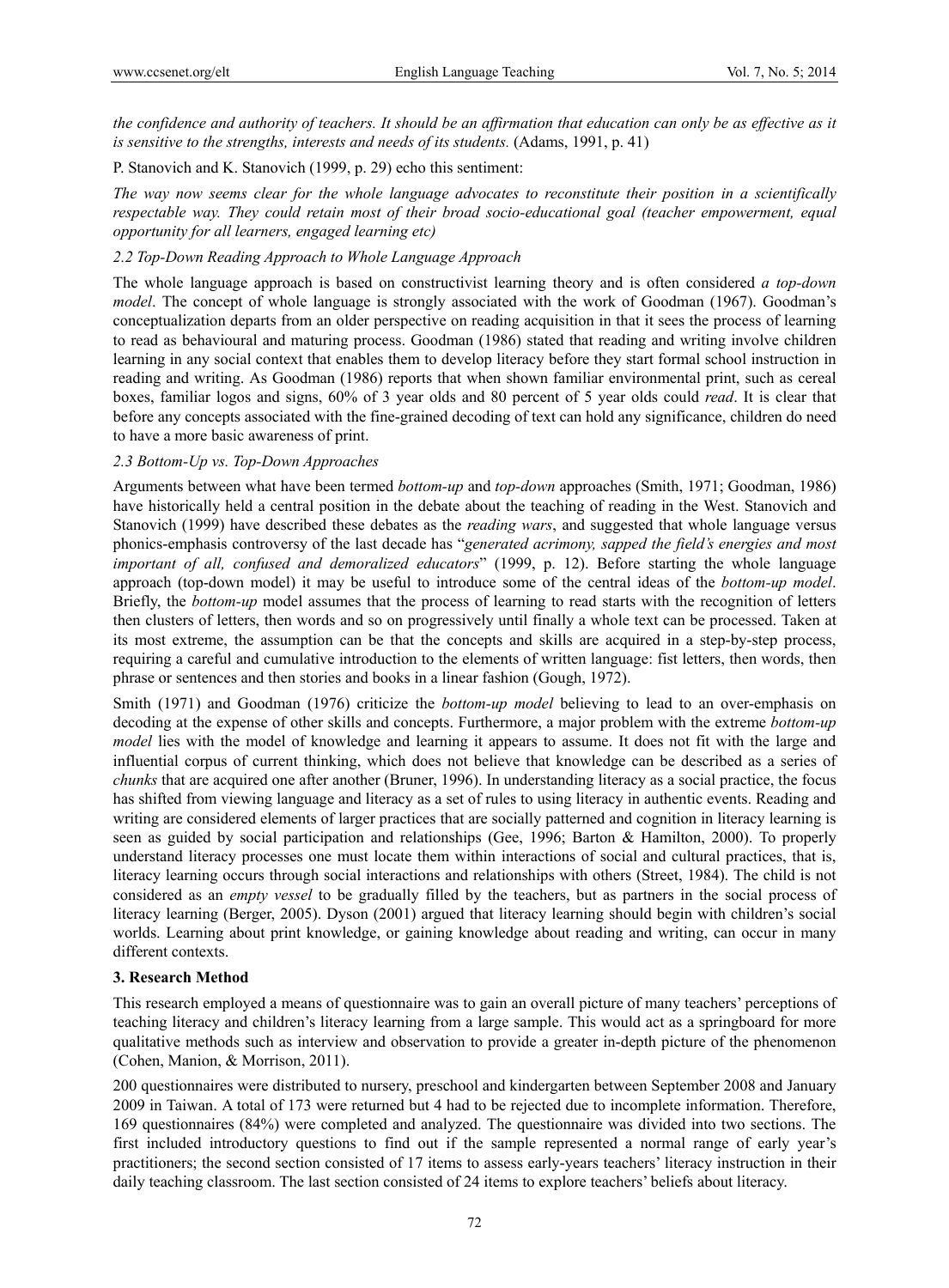In the questionnaire section one, the teachers assessed their own approach to teaching literacy. A seven point continuum was given with the whole language and child centered approaches at one end and traditional skills based and a teacher-directed approach at the other end. The respondents were asked to tick a box which most represented their own approach to teaching.

The second section of the questionnaire is about teacher's course design for whole language approach activities. There were altogether 17 statements and the respondents were asked to rank them on a 4 point Liker-scale in order of importance, from the most important to the least important, or from very often to not often, as appropriate. The seventeen statements covered a wide range of teaching behaviour in the classroom. Some were associated more with whole language and a child centered approach; others with a skills-based, teacher-directed approach. With a 4-point Likert scale, a mean above 3 would indicate a generally positive answer to the statement while a mean below 2 would mean a negative answer. Furthermore, the four answers (*very often, often, not quite often or not often*) are also grouped into two, general tendency, groups. The reason for re-grouping the responses in this way is that, firstly, a 4-point Likert scale has no midpoint to follow or for comparison.

#### **4. Data Analysis**

The questionnaire results were analysed under the following headings:

- 1) Teacher's reactions towards the whole language in the literacy classroom
- 2) Teacher's approach of assessing their own approach to teaching literacy
- 3) Teacher's decision making in the literacy classroom
- 4) Teacher's perceptions of literacy
- 5) Availability of resources in the school
- 6) Teachers' reported practices in the literacy classroom

*4.1 Teacher's Reactions towards the Whole Language in the Literacy Classroom* 

The result in Figure 1 shows that over half of teachers 50.3% approved of and agreed with the idea of the whole language approach.



Figure 1. Conception of whole language approach

Moreover, 30.8% of the teachers said that they were not sure what the whole language approach is, how it could work or how it could be successfully implemented, so they reported that they had some reservations and were doubtful at the same time. On the other hand, only 18.9% of the respondents expressed any explicit doubts and reservations towards the new approach. However, this result also showed some of the extra comments made by the teachers while answering the questionnaire about literacy teaching and the whole language approach. These comments was given by those who chose "others" in this section, then giving the reason that teachers are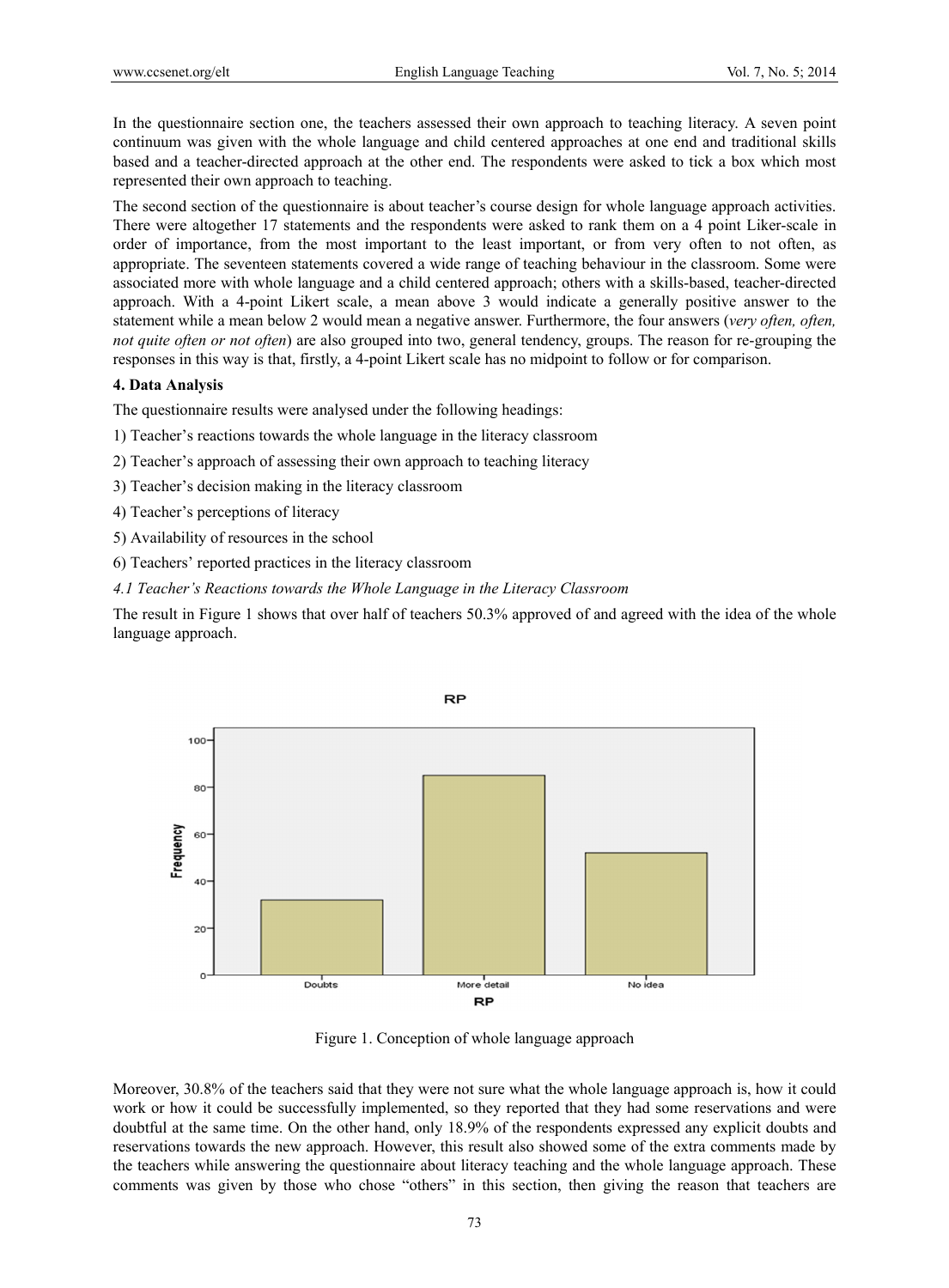confident in coping with literacy lessons and in handling the process of changing. However, these teachers suggest the notion or inspiration should be promoted in more detail and be more practical as they desire more detailed information.

## *4.2 Teacher's Approach of Assessing Their Own Approach to Teaching Literacy*

In the questionnaire, the teachers were asked to assess their own approach to teaching literacy. A seven point continuum was given with the whole language and child centered approaches at one end and traditional skills based and a teacher-directed approach at the other end. The respondents were asked to tick a box which most represented their own approach to teaching. As Table 1 shows, only 6 of the 169 (3.6%) teachers reported that they employed a fully traditional skills-based and teacher-directed approach.

| More Structure                                                     |  |  |       |                                                             |   | Least<br>Structure        |
|--------------------------------------------------------------------|--|--|-------|-------------------------------------------------------------|---|---------------------------|
|                                                                    |  |  | 4     |                                                             | O |                           |
| b                                                                  |  |  | 83    |                                                             |   | 80                        |
| 3.6%                                                               |  |  | 49.1% |                                                             |   | 47.3%                     |
| Directly instruct child in component<br>skills for reading/writing |  |  |       | Immerse child in stimulating<br>reading/writing environment |   | direct<br>No.<br>teaching |

#### Table 1. Teachers access their approach to teaching literacy

The rest of the majority reported themselves to be between the two extremes, with 47.3% more closely identifying with the whole language children-centered approaches, while 49.1% fell between the two extremes. The results show in Table 1 that teachers' choices were clustered towards the middle and were divided between a traditional skills-based approach and the whole language approach.

## *4.3 Teacher's Decision Making in the Literacy Classroom*

When asked about teachers' decision making in the literacy lesson regarding lesson content and material choice, the results show that 55% of the respondents said that they were following the school's own principles and the teacher's manual showed in Table 2.

Table 2. Teachers decision making in the literacy classroom

| Decision making ( $n = 169$ )                 | Count | $\frac{0}{0}$ |
|-----------------------------------------------|-------|---------------|
| Government curriculum/standard                |       | 18%           |
| School principles or policy (Teachers manual) | 93    | 55%           |
| children's interest/needs                     | 73    | 43 2%         |

Another 43.2% of teachers said that they depended on the children's interest and supported what children the liked and needed. A small number of the teachers (1.8%) claimed that they followed the government's curriculum standards.

## *4.4 Teacher's Perceptions of Literacy*

The respondents were presented with five items and chose as many as they liked to indicate the reasons why literacy teaching was good thing. For example, indicating whether literacy means receiving knowledge, or remembering knowledge, or constructing meaning through experience and interaction. Altogether, five statements were given and the respondents were offered multiple choices, as they were asked to choose as many as they believed could best represent the importance of *literacy* to them. Table 3 shows the teacher's perceptive of literacy.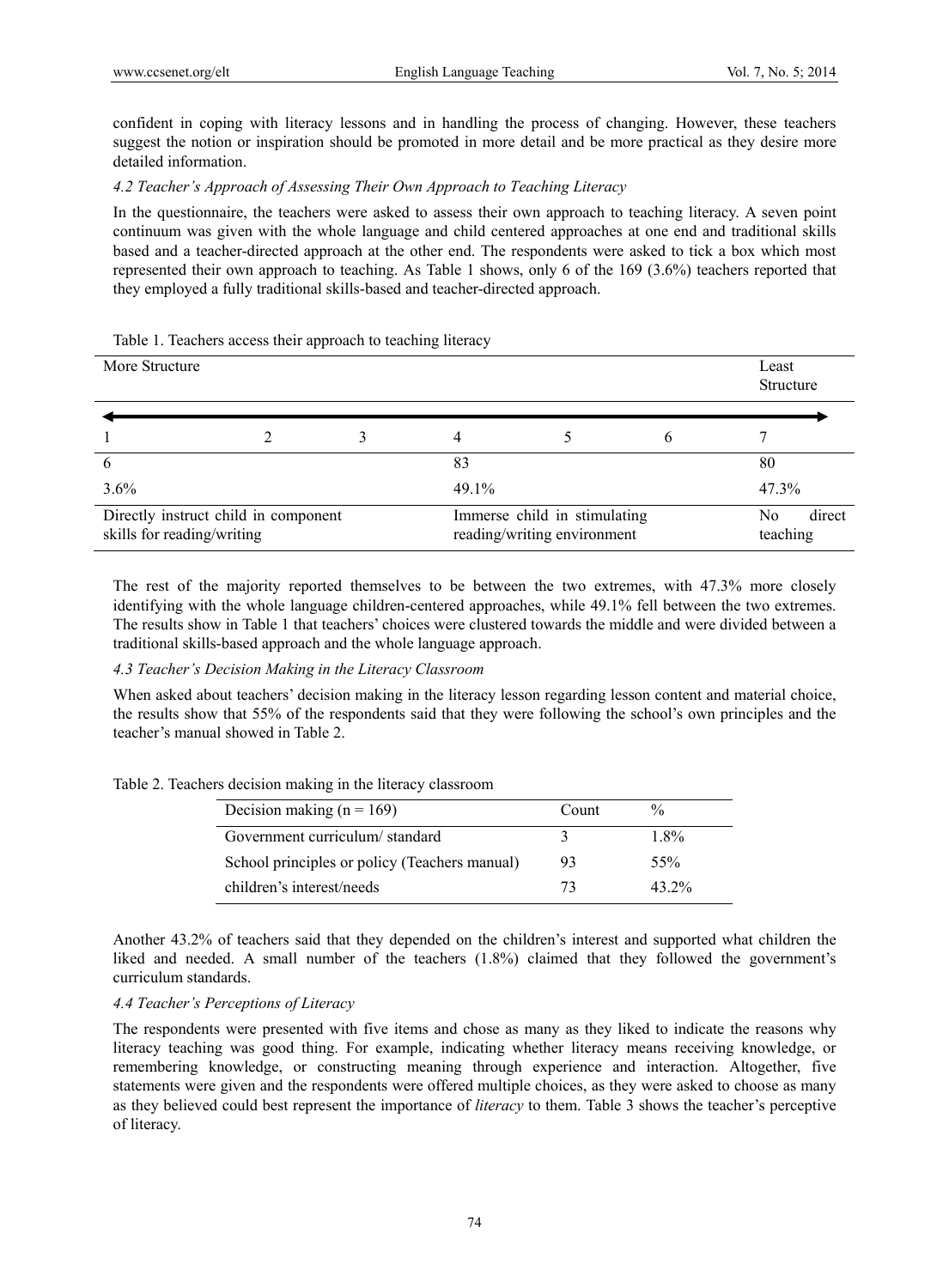| The reasons why literacy is good for you $(n = 169)$ | Count | $\frac{0}{0}$ |
|------------------------------------------------------|-------|---------------|
| To receive knowledge to become knowledgeable.        | 134   | 79%           |
| To cope with textbooks and exams.                    | 89    | 53%           |
| To find out truth with effort and pleasure.          | 141   | 83%           |
| To help in work.                                     | 145   | 86%           |
| To demonstrate positive attitudes to others.         | 118   | 70%           |

#### Table 3. Teachers perceptions of literacy

An overwhelming consensus was found in the belief that literacy is good for pupils: *to help with work* (86%), *to find out truth with effort and pleasure* (83%), and *to receive knowledge to become knowledgeable* (79%). At the same time, a large number of the respondents (118, over 70%) selected *to demonstrate positive attitudes to others* and *to cope with textbooks and exams* (53%), reflecting the traditional Confucian conception of literacy learning, which is to become a knowledgeable role model.

#### *4.5 Availability of Resources in the School*

The results show that 90.6 % of the teachers are of the opinion that their schools in general have sufficient resources of books in the school main libraries rather than individual classroom literacy corners. Based on the result of a more specific question about the individual classrooms, 65.2% of the teachers mention that they do not have enough books and reading materials in their classroom literacy corners; only 34.8% of the teachers claimed they had enough literacy resources. These figures indicate that many, if not most, of early year classroom literacy corners still lack sufficient books and materials.

# *4.6 Teachers' Reported Practices in the Literacy Classroom*

Based on the responses to the second section of the questionnaire it appears that what the respondents reported and believed was reflected in their responses to the statements on classroom practices. In order to get a clearer picture of the views expressed by these teachers, the results are presented in two separate tables (Table 4 and Table 5) to show the results in descending order based on mean averages.

Table 4 shows the mean, SD, percentage of agreement and mode scores of the cluster of 9 items for the whole language approach and child-centered practice.

| Item<br>No.             | Item description $(n=169)$                                                                                 |      | SD.   | Agree $%$ | <b>MODE</b>    |
|-------------------------|------------------------------------------------------------------------------------------------------------|------|-------|-----------|----------------|
| 14                      | I often ask pupil to join the reading or library area                                                      | 3.54 | .732  | 91.7%     | $\overline{4}$ |
| 1                       | Pay special attention to children's interests in literacy                                                  | 3.53 | .557  | 97%       | $\overline{4}$ |
| 11                      | I often read story to my pupil and also create opportunities for<br>them to share and express.             | 3.46 | .598  | 95.8%     | $\overline{4}$ |
| 4                       | Using children's book                                                                                      | 3.44 | .606  | $95.3\%$  | $\overline{4}$ |
| 13                      | I create opportunities and encourage children to express and<br>share their own ideas, feeling or opinions | 3.23 | .645  | $90.5\%$  | 3              |
| 7                       | Using a mix of materials                                                                                   | 3.18 | .792  | 83.4%     | 3              |
| 12                      | I often introduce new vocabulary based on a familiar story book.                                           | 3.03 | .812  | 81.7%     | 3              |
| 8                       | Using Children's newspaper or magazine                                                                     | 2.30 | 1.004 | 46.7%     | 3              |
| 9                       | Using audio book or e-resources                                                                            | 2.18 | 1.062 | 45.6%     | 2              |
| Overall average of mean |                                                                                                            | 3.10 |       |           |                |

The overall scores averaged 3.10 on the 4-point scale, which is moderately toward the high agreement side of the scale. In fact, seven of the nine items show agreement within the range of 81.7% to 97%. The strongest rating was for Item 1, for which 97% of teachers agreed with the statement about paying great attention to children's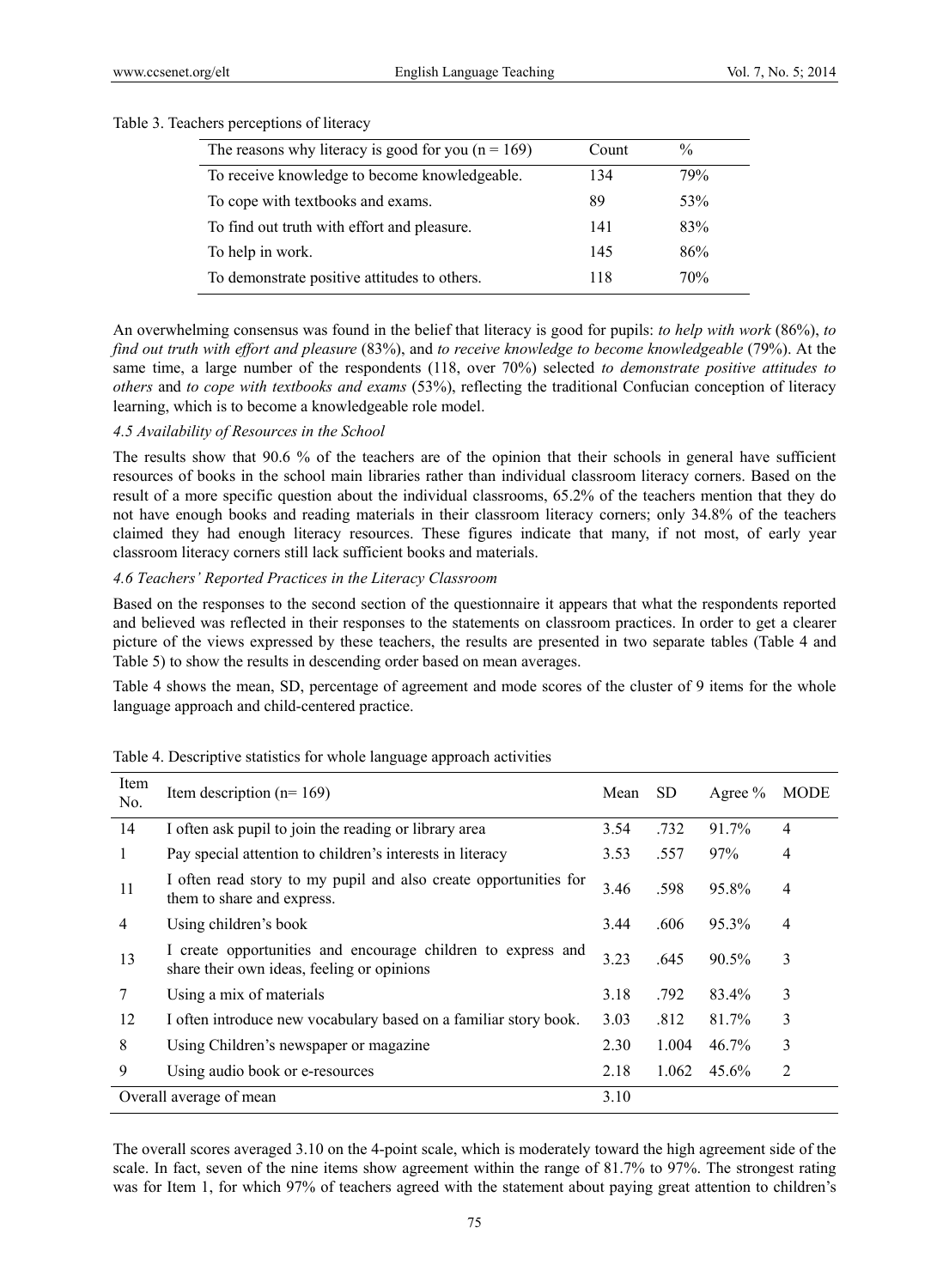interests in literacy. Also, the majority of teachers positively agreed with items 14, 11 12, which were statements regarding the use of stories and library materials to encourage pupils to express themselves and engage with the vocabulary learning. At the same time, a large majority of respondents claimed that they create opportunities for interaction in the classroom (Item 13: 90.5% of teachers).

On the other hand, teachers tended to disagree with items 8 and 9, statements about the use of children's newspapers, magazines or audio books and any e-resources. All the above statements of teaching behaviour were closely associated with the whole language and children-centred approaches, except those presented in Table 5 below. Here, it seems that teachers were asking children to do a lot of repetition and imitating, often considered to be part of the traditional approach, which was also frequently observed in literacy lessons. Table 5 demonstrates that the majority see value in skills-based activities for classroom practice.

| Item<br>No.             | Item description $(n=169)$                                                                                                | Mean | <b>SD</b> | Agree $%$ | MODE           |
|-------------------------|---------------------------------------------------------------------------------------------------------------------------|------|-----------|-----------|----------------|
| 3                       | Stress on good rules and try to keep good order during class<br>time                                                      | 3.52 | .557      | 98.20%    | $\overline{4}$ |
| 5                       | I often using textbook                                                                                                    | 3.43 | .843      | 89.90%    | 4              |
| 2                       | Pay entire attention to skill based practice                                                                              | 3.30 | .543      | 95.9%     | 3              |
| 6                       | I often use flash cards                                                                                                   | 3.28 | .866      | 85.80%    | 4              |
| 15                      | I often keen in give lesson and explain vocabulary, phonics<br>most of the time then pupils do some focused practice.     | 3.12 | .999      | 84%       | 3              |
| 10                      | I often use a skills practice book and work book                                                                          | 2.88 | 1.051     | 71.60%    | 3              |
| 16                      | I often ask my pupils to recite. Coping and practicing words<br>helps memorization.                                       | 2.79 | 1.023     | 73.40%    | 3              |
| 17                      | In class, most of the time pupil do a lot of repetition and<br>drilling after my talk to practice new words and dialogues | 2.36 | 1.136     | 54.40%    | 2              |
| Overall average of mean |                                                                                                                           | 3.9  |           |           |                |

#### Table 5. Descriptive statistics for skills based activities

The data show that in seven of the eight items, teachers agreed with the statements. The skills-based activities most likely to be carried out are those identified in items 3, 5, 2, 6, 15, 10 and 16. However, teacher responses to item 17 were relatively divided (54.40%). Specifically, this statement was about practices discussed in the research literature as predominantly supported by skills-based advocates. According to the data, this statement reflected a separate view in practice, relating to asking children to frequently repeat and imitate.

The overall data in Tables 4 and 5 show that teachers' classroom practice of literacy teaching was mostly an interactive approach, indicating that most teachers prefer neither the whole language approach nor a skills-based approach. They report that they teach with a blend of methods and techniques drawn from both approaches.

## **5. Conclusion**

The findings of the Teacher Questionnaire give a snapshot of the main tendencies informing teachers' perspective of literacy teaching and learning clustered primarily in the interactive approach. The analysis indicated that most teachers prefer neither the traditional skills-based approach/teacher-directed view of literacy teaching, nor the social interaction/whole language view of literacy teaching and learning. They used a blend of methods and techniques, drawing from both the whole language approach and the skills-based approach. The questionnaire acted as a way of understanding teachers' lives. Further studies are necessary to investigate teacher's beliefs and their practice of the whole language approach in the classroom.

## **References**

- Adams, M. J. (1991). Why not phonics and whole language? In W. Ellis (Ed.), *All language and the creation of literacy* (pp. 40-53). Baltimore, MD: Orton Dyslexia Society. two
- Barton, D., & Hamilton, M. (2000). *Local literacies: Reading and writing in one community*. London: Routledge.